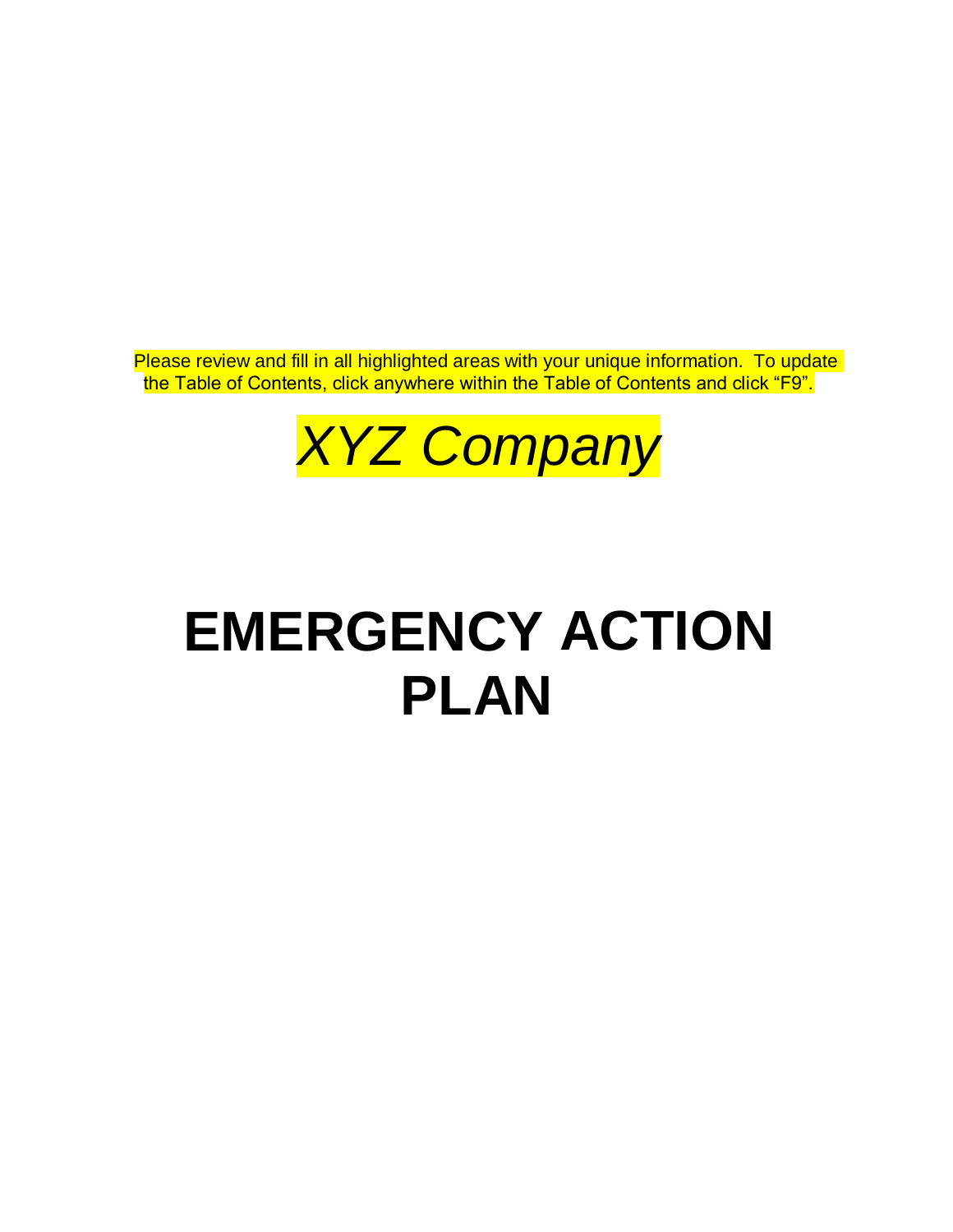## TABLE OF CONTENTS

| EMERGENCY DISASTER RESPONSE INFORMATION11 |  |
|-------------------------------------------|--|
|                                           |  |
|                                           |  |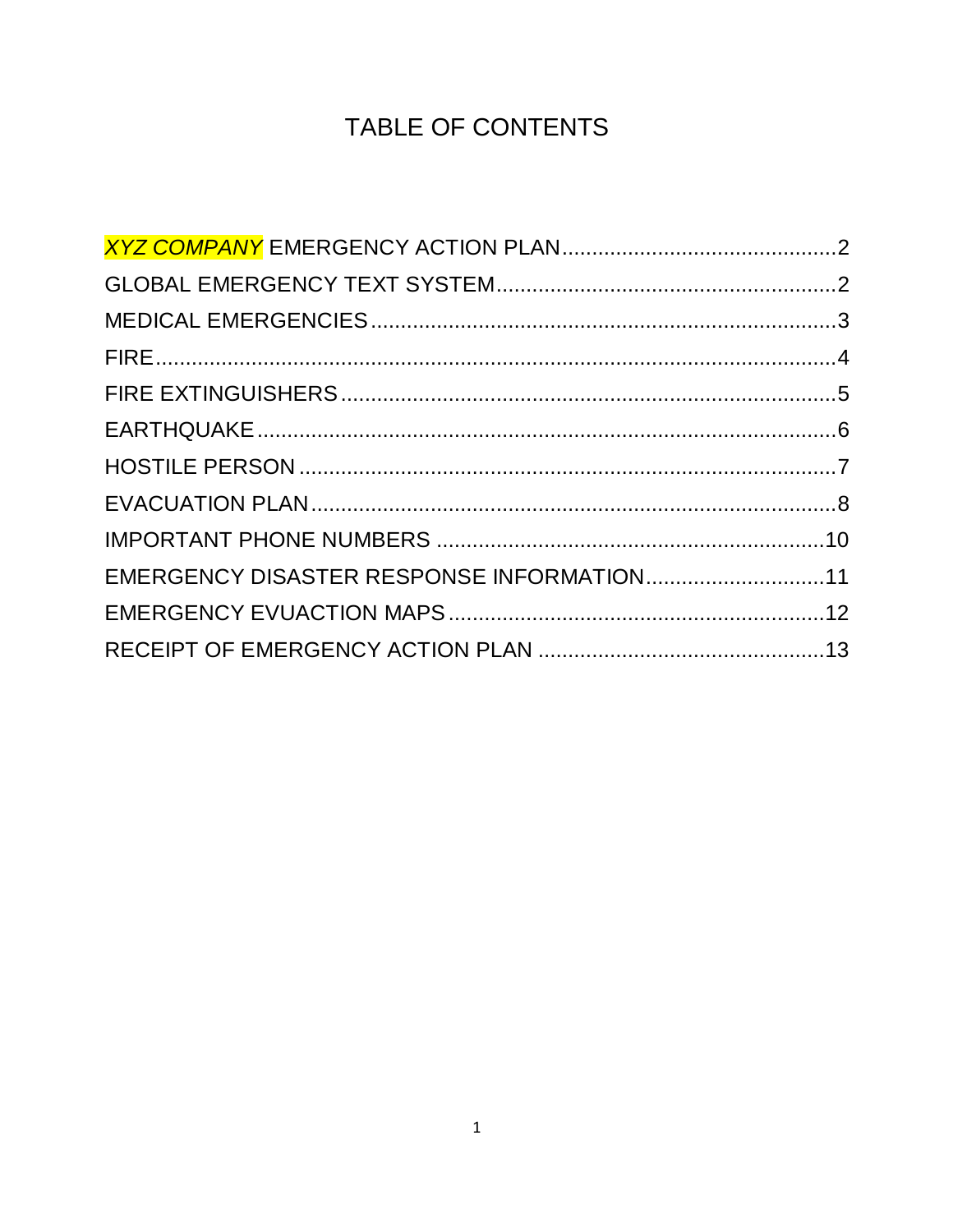#### <span id="page-2-0"></span>*XYZ COMPANY* EMERGENCY ACTION PLAN

Since major disasters can be anticipated, procedures must be developed and mastered if the well-being of our personnel is to be protected and if we are ready to serve our community. This Emergency Action Plan serves as our vehicle to accomplish this.

The following pages detail the appropriate actions to be taken in the event of an emergency. Procedures follow each anticipated emergency type.

Every employee shall be completely familiar with this plan. This plan will be reviewed annually and everyone notified as responsible personnel and situations change. Each employee will receive a copy of this plan, and be trained in it. Reference copies will be located at the front desk.

Remember, your conduct and actions during the first few minutes of any emergency may not only save your life, but the lives of your fellow workers and other members of the community as well.

#### <span id="page-2-1"></span>GLOBAL EMERGENCY TEXT SYSTEM

*XYZ Company* utilizes an Emergency Texting System as a way to convey pertinent information regarding emergencies/disasters that may affect all of its employees.

Upon hire, our IT Department will input your cell phone number into our database. You will then be sent a "test text" stating, "please text be to copt in". Please follow the instructions and opt in to ensure that you will receive future emergency communications from *XYZ Company* management. If you do not receive a "test text" within the first few days after your hire, please notify your supervisor or IT.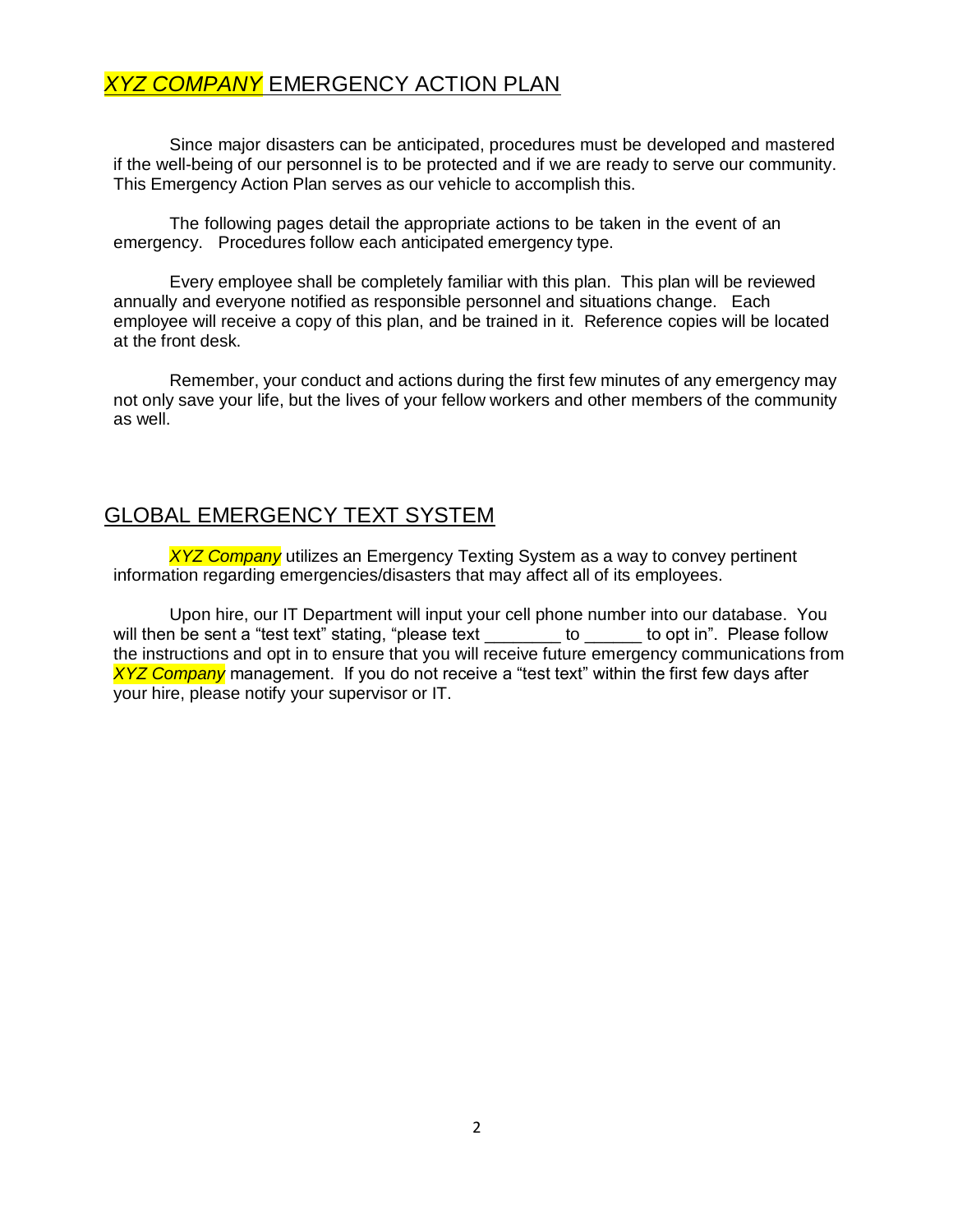## <span id="page-3-0"></span>MEDICAL EMERGENCIES

There are many types of medical emergencies that may occur to fellow employees and customers. Quick, efficient response on your part can make a difference in the outcome. It is important to ascertain the situation as quickly as possible so responding emergency personnel will have valuable information for appropriate action when they arrive.

The following procedure has been developed for handling medical emergencies:

#### **1) FIND OUT THE NATURE OF THE EMERGENCY:**

- Is the person choking or not breathing?
- Is the person cut or bleeding?
- Is the person unconscious or faint?
- Has the person fractured anything?
- Did the person complain of any symptoms prior to the emergency (pain, dizziness, etc.)?
- Is the person female/male, approximate age?

#### **2) CALL 911** *(does your company require a number input to get an outside line? If so, list that here)*

• Tell the emergency operator the nature of the emergency.

#### **3) NOTIFY THE EMERGENCY SITUATION COORDINATOR OF THE EMERGENCY:**

- Tell them the:
	- $\triangleright$  Nature and location of the emergency,
	- ➢ That 911 has been contacted, and
	- $\triangleright$  Who is responding.

**\* Administrative Department** will direct arriving emergency personnel to the scene, and contact **\_\_\_\_\_\_\_\_\_\_\_\_\_**, the **Emergency Situation Coordinator**. If the Emergency Situation Coordinator is not available, notify any Management Personnel.

#### **4) REMAIN AT THE SCENE:**

- Provide comfort and calm,
- Direct foot traffic away from the area, and
- Provide valuable information to emergency personnel.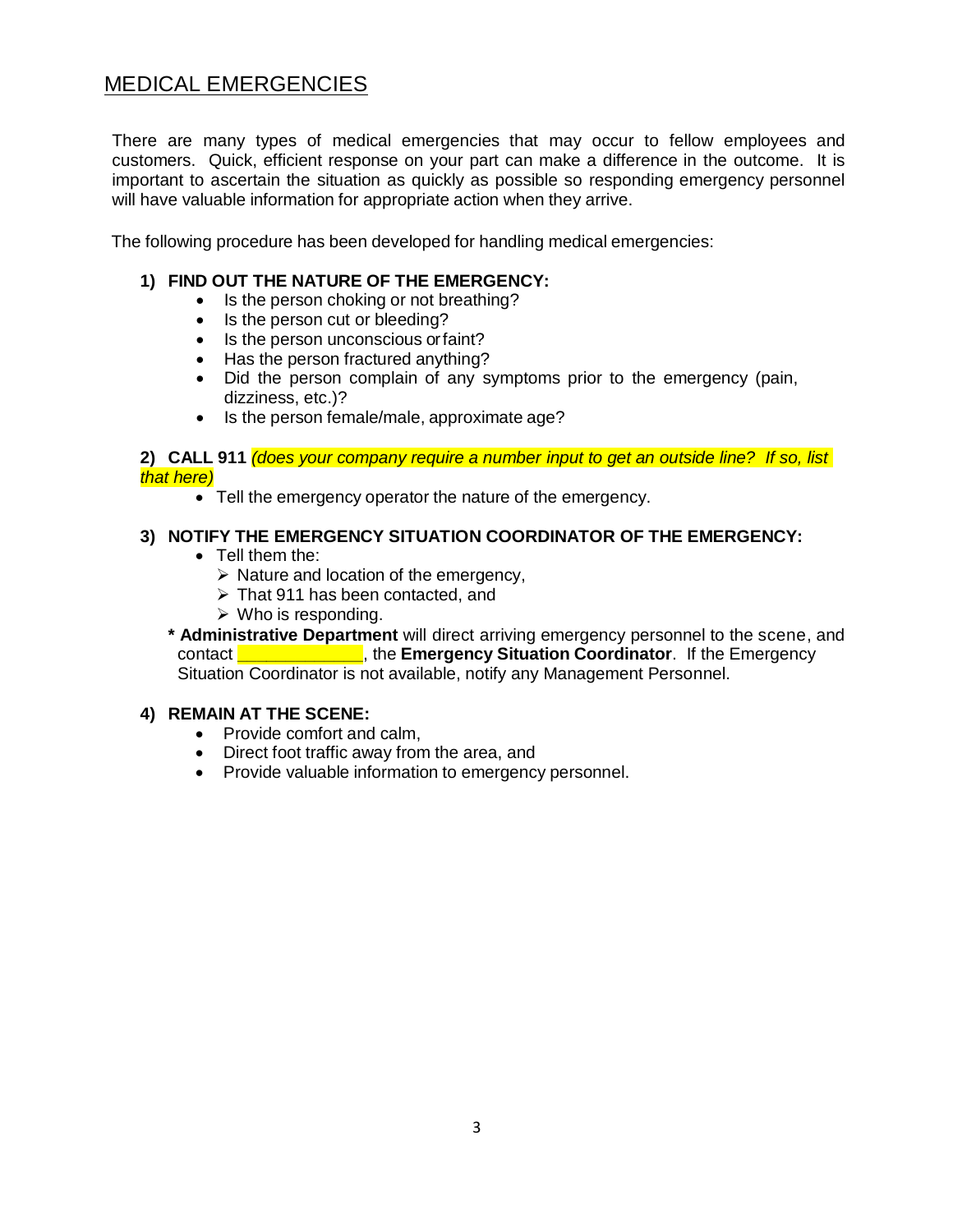## <span id="page-4-0"></span>FIRE

Fire instills panic like no other emergency. Keep calm, report all fires and smoke. Many people are seriously injured in a fire for two reasons; 1) they attempt to extinguish a fire without having been trained on how to do so, and 2) they run back into a burning building in an attempt to rescue someone believed to be still inside, or to retrieve a "valuable" item left behind during the evacuation. DO NOT RE-ENTER A BURNING BUILDING. Follow the instructions in the Evacuation Plan regarding building re-entry.

Fill in your company's building alarm information. The below is example text. There are two different types of alarms at the 111 Main Street building. Both are monitored through Dial Security. The two alarms are:

- ➢ Burglar alarm (that we set every day)--this one makes a **constant** ringing sound
- ➢ **Fire alarm--this one has a ring, pause, ring pattern. When the alarm sounds, Dial Security will automatically dispatch the Fire Department.**

The following procedure has been developed for handling fire emergencies:

- **1) If you hear a Fire Alarm:**
	- Remain calm.
	- A member of the Emergency Evacuation Team will issue an overhead page (*does your company have paging?)* to the effect of, **"Attention all staff, this is not a drill, please exit the building using the designated exit routes and meet in the \_\_\_***establish a meeting place***\_\_\_\_\_\_\_\_ for roll call according to our Evacuation Plan". If you do not hear the announcement, evacuate the building according to the Evacuation Plan. Do not wait for an announcement to evacuate the building.**

#### **2) SAFELY EVACUATE THE BUILDING ACCORDING TO THE EVACUATION PLAN.**

*(Does your building have a stairway, elevator or fire doors?)* **NOTE:** Under normal, everyday working conditions, it is still very important that we keep all stairwell doors closed in the building at all times. We must do this to keep flames and heat from rushing up the stairwells should there be a fire. The only time a stairway door should be open is when:

- 1. Elevator is not operating (only front stairway doors should be open not the back).
- 2. Receiving a delivery to the penthouse (only back stairway doors should be open).
- CLOSE the stairwell door(s) as soon as the need to have the door(s) open has passed.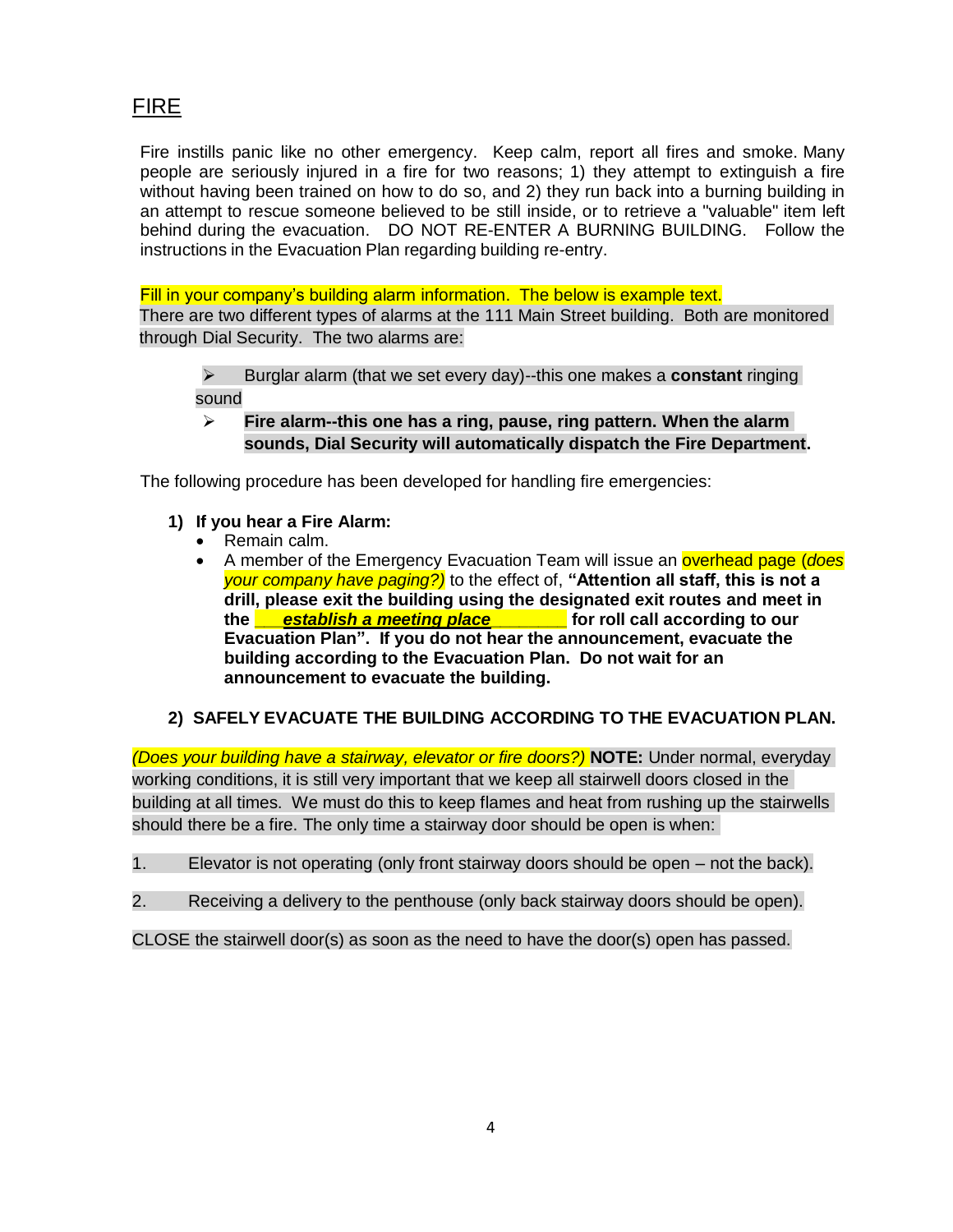## <span id="page-5-0"></span>FIRE EXTINGUISHERS

*(Note your company policy on fire extinguishers and fire extinguisher training for employees. Your policy should coincide with OSHA's requirements and exemptions. Please refer to the OSHA website: [https://www.osha.gov/SLTC/etools/evacuation/portable\\_required.html](https://www.osha.gov/SLTC/etools/evacuation/portable_required.html) ) The below example provides that the business does have fire extinguishers, but they are not intended for employee use—this business does not provide employee fire extinguisher training.)*

Fire extinguishers are located throughout our building and their locations are noted on the Evacuation Routes posted on each floor. **Please note that while fire extinguishers are provided, they are not intended for employee use**. When you hear a fire alarm, evacuate the building according to the Evacuation Plan. We choose to have all our employees evacuate the building rather than risk an injury by staying behind to fight a fire.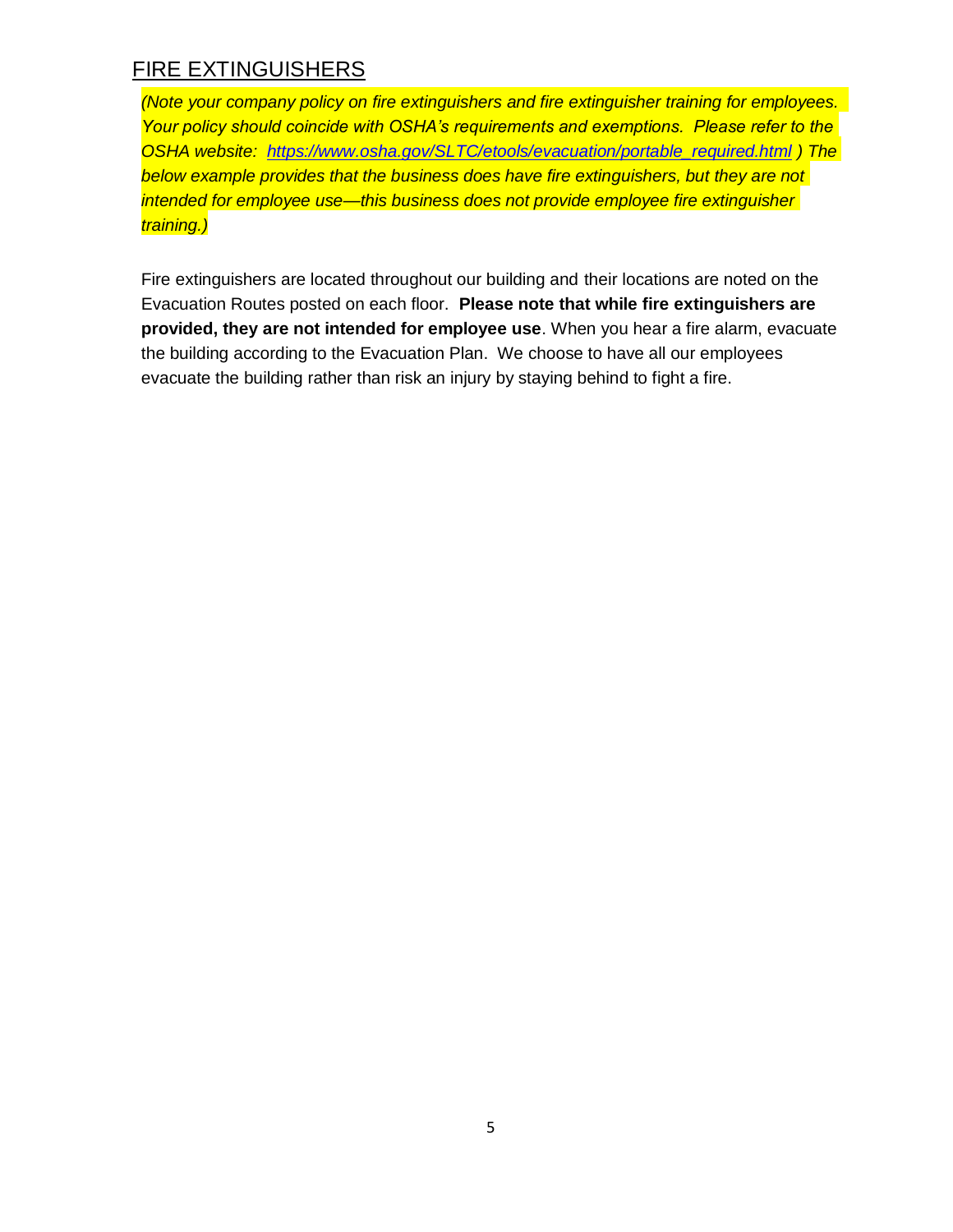## <span id="page-6-0"></span>EARTHQUAKE

Earthquakes can be expected. They are a fact of life where we live and work. Most injuries occur as a result of falling debris.

If an earthquake strikes while you are at work, the following procedures have been developed:

- **1) IF YOU ARE INDOORS,** stay there. **REMEMBER: DROP, COVER & HOLD ON!**
	- ➢ **DROP** to the ground (before the earthquake drops you!),
	- ➢ **COVER** your head and neck with your arms and seek shelter by getting under a sturdy desk or table if nearby; and
	- ➢ **HOLD ON** to your shelter and be prepared to move with it until the shaking stops.

If there is no table or desk near you, drop to the ground and then if possible move to an inside corner of the room. Be in a crawling position to protect your vital organs and be ready to move if necessary and cover your head and neck with your hands and arms.

Do not move to another location or outside. Earthquakes occur without any warning and may be so violent that you cannot run or crawl. You are more likely to be injured if you try to move around during strong shaking. Also, you will never know if the initial jolt will turn out to be start of the big one…and that's why you should always **Drop, Cover, and Hold On immediately!**

*If you are unable to Drop, Cover, and Hold On:* If you have difficulty getting safely to the floor on your own, get as low as possible, protect your head and neck, and move away from windows or other items that can fall on you.

**2) IF YOU ARE IN A VEHICLE,** pull to the side of the road and stop. Stay in the vehicle until the shaking stops. If power lines have fallen across the vehicle, remain inside even after the shaking stops. Don't try to cross bridges, and don't park near trees, overpasses (on them or under them), buildings, or power lines.

#### *AFTER THE QUAKE:*

- 1) **CHECK FOR INJURIES**. If you or a co-worker is injured, notify a member of the Emergency Evacuation Team that medical help is needed.
- **2) THE EMERGENCY EVACUATION TEAM WILL ASSESS THE BUILDING AND WILL INITIATE AN EVACUATION IF NEEDED.** If the building must be evacuated, exit the building according to the Evacuation Plan.

**A MEMBER OF THE EMERGENCY EVACUATION TEAM WILL CHECK FOR FIRES OR FIRE HAZARDS** and shut off gas, electricity, or water if needed and there is time enough to do so safely.

**3) USE AVAILABLE PHONES ONLY FOR GENUINE EMERGENCIES.**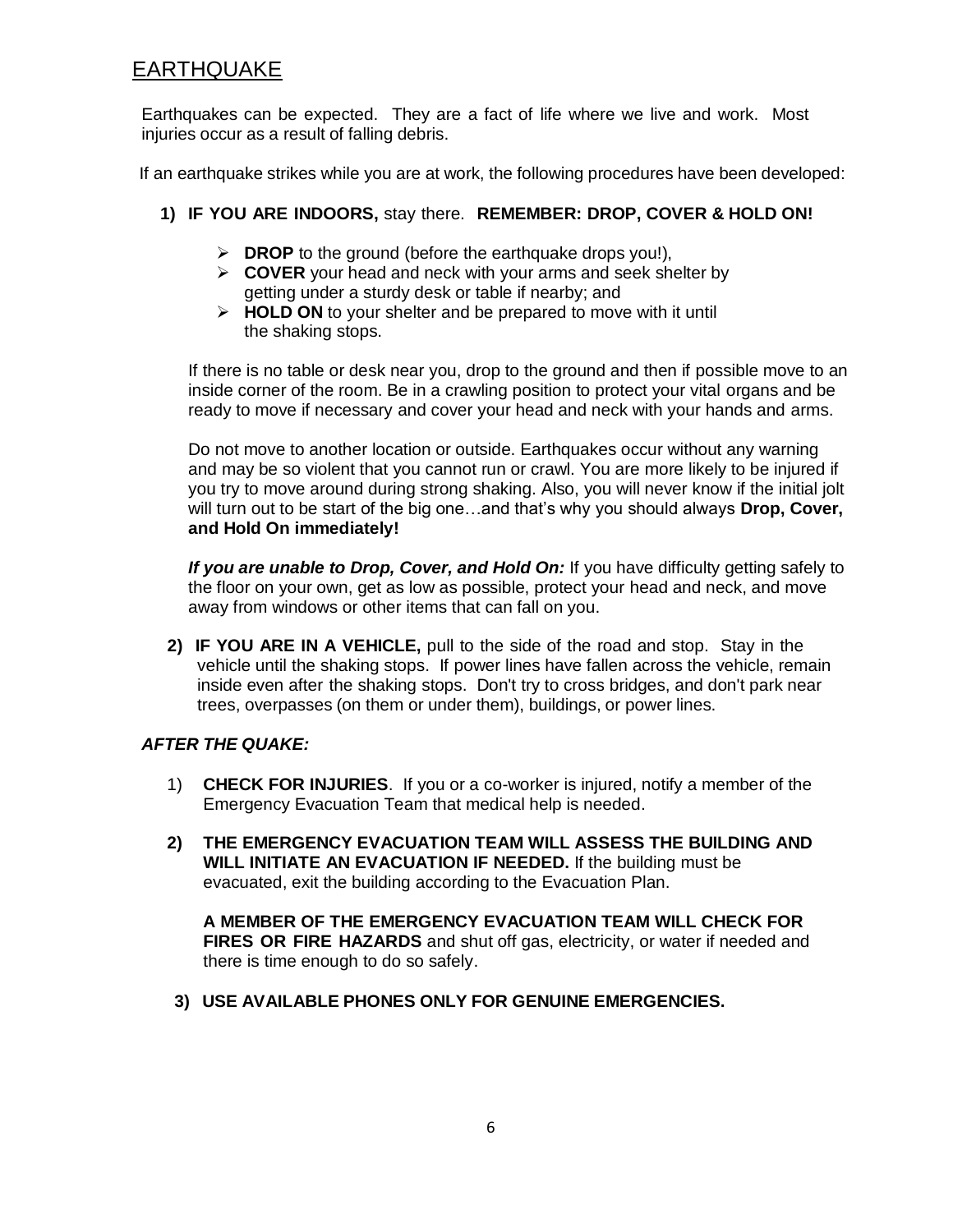## <span id="page-7-0"></span>HOSTILE PERSON

In today's society, incidents of hostile people entering the workplace are increasing. Hostile people include threatening customers, disgruntled employees, angry spouses, and violent strangers. Whatever the situation, these individuals should be treated with caution.

If you are ever faced with a hostile person (one who is threatening your safety and the safety of others, or property damage), the following procedures have been developed:

- **1)** Act as if you are calling a person with higher authority to resolve the "dispute". Use the overhead pager (do you have an overhead pager?) to page *(establish name everyone would respond to)* to the Lobby. **Key staff will know that help is needed in the Lobby.**
- **2)** Always do as the person demands**,** nothing more and nothing less.
- **3)** If and when it is safely possible to exit the area, do so and secure the area behind you.
- **4)** If it is not possible to safely exit the area;
	- ➢ Try to minimize your exposure by barricading yourself in a protective area, and
	- $\triangleright$  Lend an empathetic ear and do as the person demands.
	- **\*** At all times, **DO NOT provoke** a hostile individual by panic, laughter, or anger.
- **5)** The Emergency Situation Coordinator, or other management personnel, will notify Emergency Personnel if needed.

Questions that could be asked by a 911 Operator:

- a) Is the person violent?
- b) Is the person brandishing a weapon?
- c) Can you leave safely?
- d) If possible, give a brief description of the hostile person.

The Emergency Situation Coordinator, or other management personnel, will assess the situation and evacuate the area/building if necessary.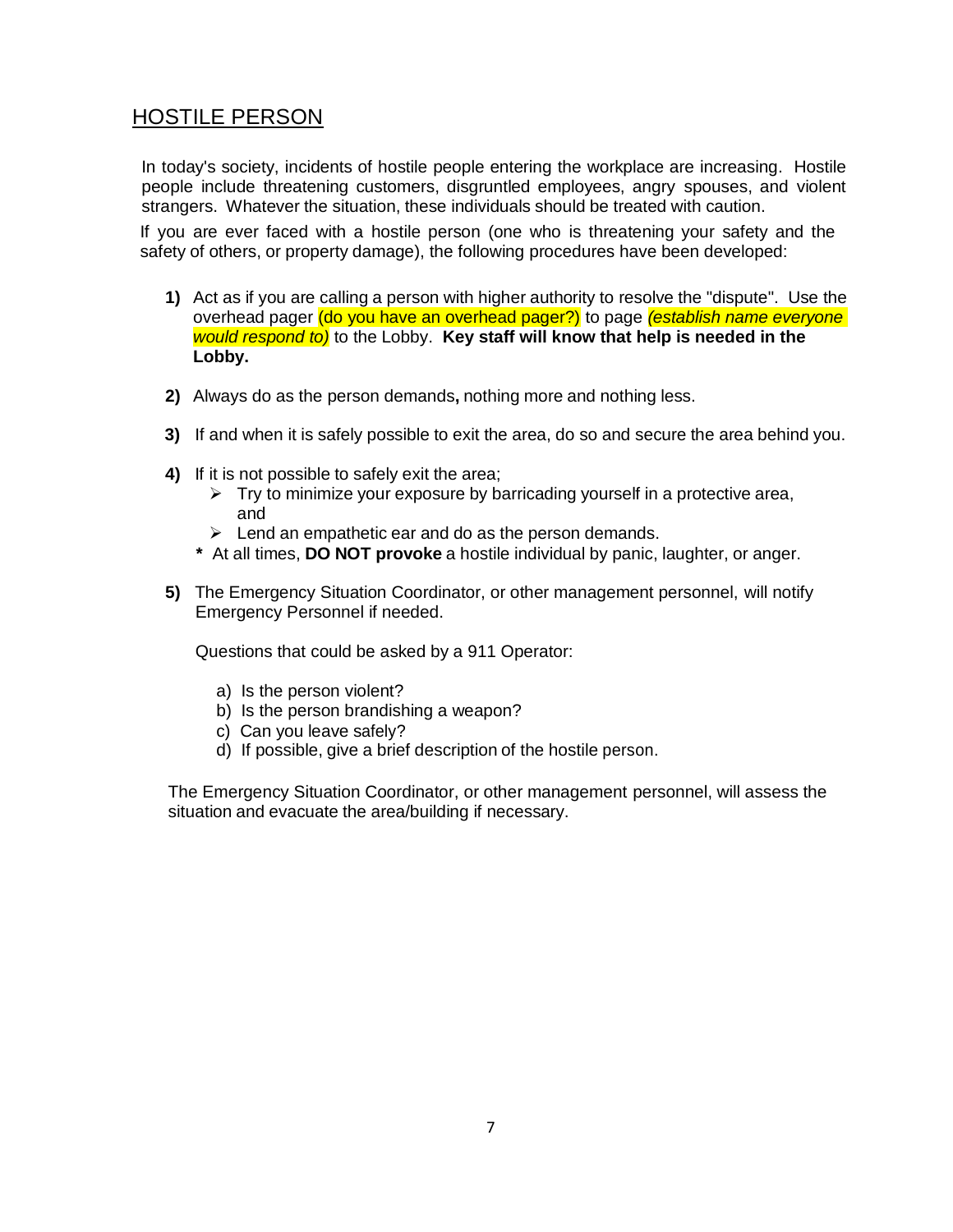## <span id="page-8-0"></span>EVACUATION PLAN

In the event an evacuation is necessary, the following procedures have been developed to ensure safe egress of personnel. A map (*your facility/building should have a map of the building with safety routes marked. See the OSHA website for guidance in producing your map and placement of the map: <https://www.osha.gov/SLTC/etools/evacuation/evac.html>*) is posted on each floor by the Stairway Exit signs, and attached.

#### **1)** THE EMERGENCY SITUATION COORDINATOR IS **EVALUATION**

This person is responsible for ordering an evacuation, coordinating information regarding the emergency, securing the Daily Sign-in Log from Reception, collecting the head count, and reporting to arriving emergency personnel. The Emergency Situation Coordinator will also meet with the initial emergency reporting person to fill out the appropriate paperwork. If the Emergency Situation Coordinator is not available, a member of the Emergency Evacuation Team will assume these duties.

**2)** All personnel will exit the building in a safe and orderly fashion via their respective emergency exits below (see maps) *(the below is an example. Fill in your own information from your own emergency exit map)*:

*1 st Floor Admin area will exit via Main/Lobby Building exit. 1 st Floor Accounting/Personal Lines area will exit via Main Street exit.*

*2 nd Floor, G Street side area will exit via south stairwell exit.*

*2 nd Floor, H Street side area will exit via north stairwell exit.*

*3 rd Floor, G Street side area will exit via south stairwell exit.*

*3 rd Floor, H Street side area will exit via north stairwell exit.*

**3)** MEETING PLACE:

*All Personnel* will meet **(***Fill in your designated meeting spot***)\_\_\_\_\_\_\_\_.**

No one should leave the meeting place. If you must go, notify your Emergency Evacuation Team Leader.

- **4)** The Emergency Situation Coordinator will retrieve the Daily Sign-in Log from the Reception Area.
- **5)** EMERGENCY EVACUATION TEAM:

The evacuation team is responsible for ensuring the safe evacuation of all personnel. This includes clearing the aisles, hallways, and other areas of personnel, customers, and visitors. The Emergency Evacuation Team Leader is also responsible for closing all doors and windows.

Each Emergency Evacuation Emergency Team Leader is responsible for knowing the whereabouts and safe evacuation of their assigned personnel and of their respective areas listed below *(fill in your own key personnel names and departments below):*

\_\_\_\_\_\_\_\_\_\_\_\_\_\_ is responsible for *IT & Accounting*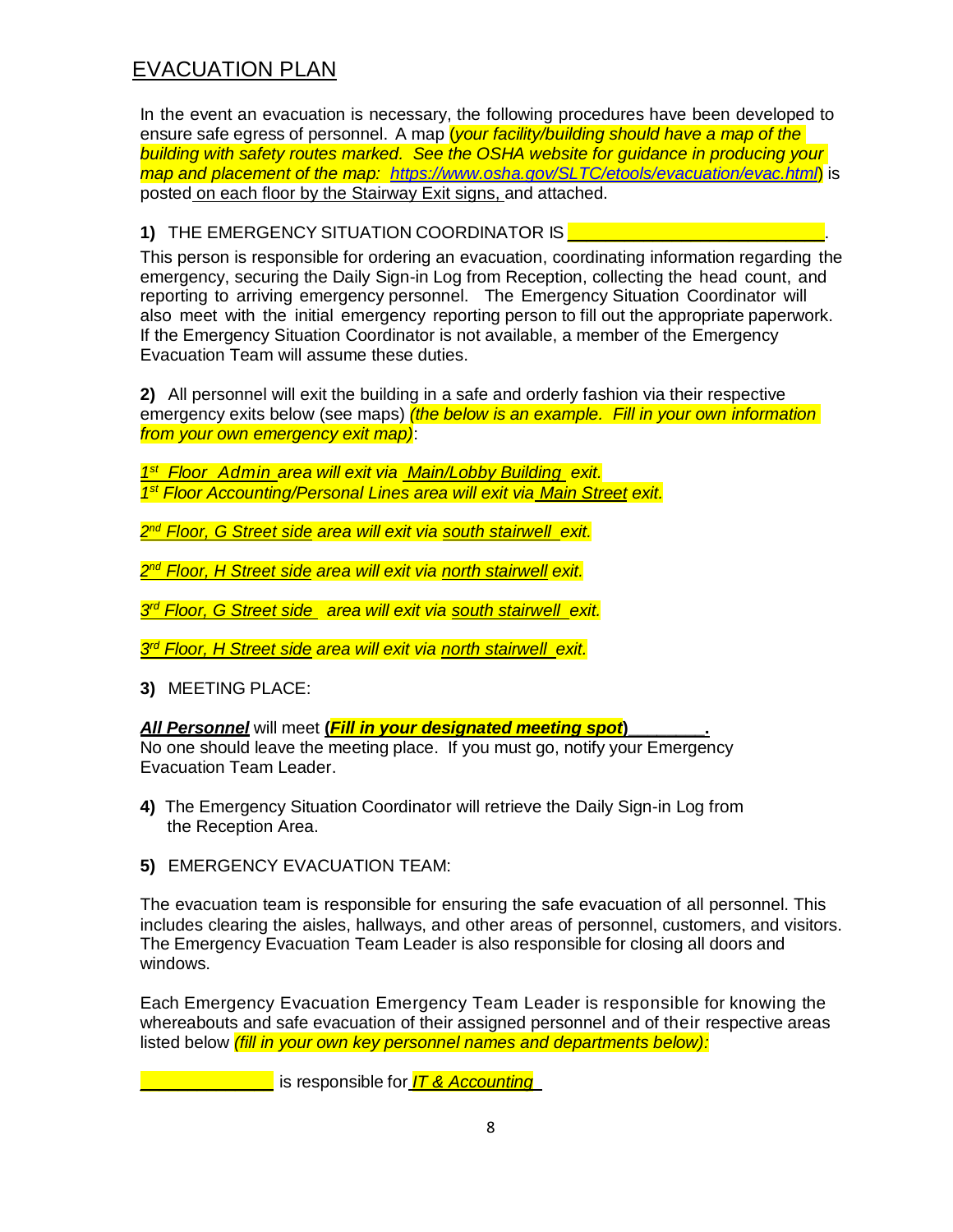| is responsible for <b>Administration</b>           |
|----------------------------------------------------|
| is responsible for Personal Lines                  |
| is responsible for <i>CL Assistants</i>            |
| is responsible for L&H Dept.                       |
| is responsible for <b>2nd Floor CL AMs</b>         |
| is responsible for <b>Marketing</b>                |
| is responsible for <b>Select, Claims, Interns</b>  |
| is responsible for <b>3rd Floor CL AMs</b>         |
| is responsible for <i>Members/Producers and HR</i> |

Emergency Situation Coordinator is responsible for All Visitors (according to the Daily Sign-in Log)

Once at the meeting site, each Evacuation Team Leader will report to The Emergency Situation Coordinator to ensure that each individual in their group has been accounted for. Any missing individual will be identified, and their last known location reported to emergency personnel. Re-entry onto the property will not be permitted until it is declared safe to do so by someone with executive authority or by the local fire/law enforcement officials.

Possible Evacuation Emergencies (but not all) may include:

Fire After an Earthquake Bomb Threat Hostile Person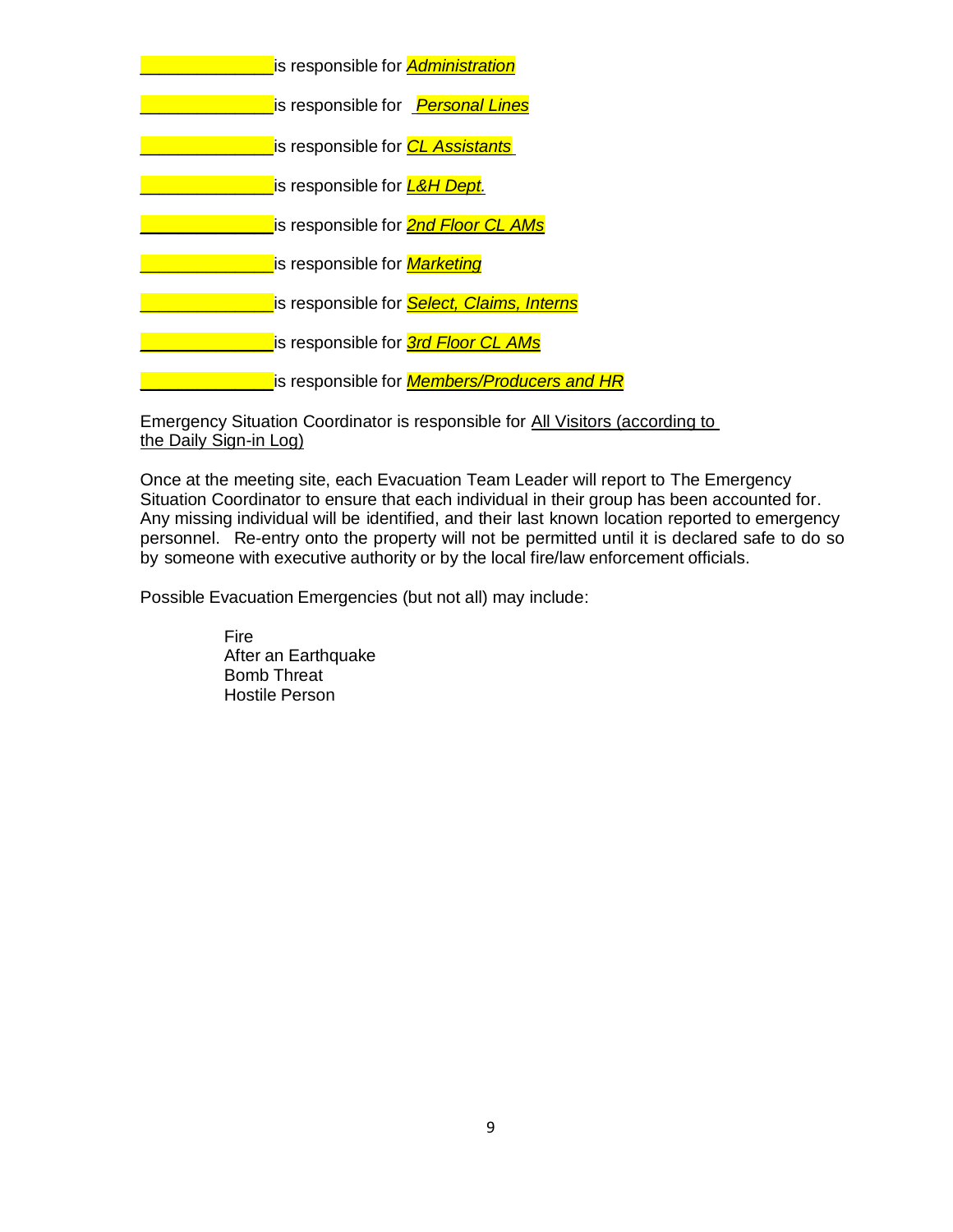#### <span id="page-10-0"></span>IMPORTANT PHONE NUMBERS

*(Fill in local emergency numbers)*

- 1. **Fire Department:** EMERGENCY: 911 or Non-emergency:
- 2. **Police Department:** EMERGENCY: 911 or Non-emergency: Address:
- 3. **Emergency Medical:** EMERGENCY: 911 or Non-emergency: Address:
- 4. **Gas Co.:**
- 5. **Electric Co.:**
- 6. **Water Co.:**
- 7. **Emergency Situation Coordinator:**

*Fill in name*

## 8. **Key Personnel Cell Phone Numbers: (Fill in names/contact info for key personnel)**

| Name | <b>Direct Dial</b> | Cell | Home |
|------|--------------------|------|------|
|      |                    |      |      |
|      |                    |      |      |
|      |                    |      |      |
|      |                    |      |      |
|      |                    |      |      |
|      |                    |      |      |
|      |                    |      |      |
|      |                    |      |      |
|      |                    |      |      |
|      |                    |      |      |
|      |                    |      |      |
|      |                    |      |      |
|      |                    |      |      |
|      |                    |      |      |
|      |                    |      |      |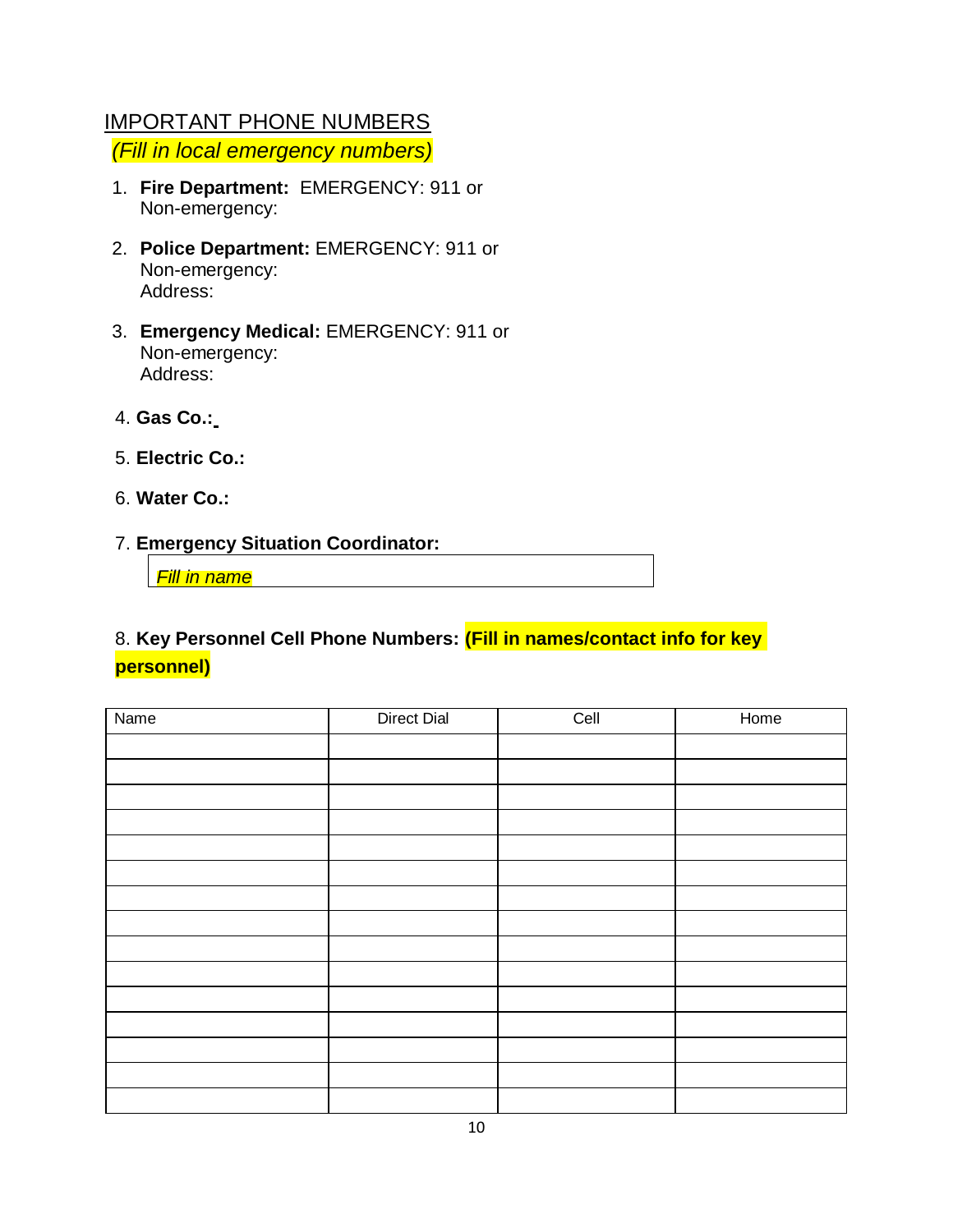## <span id="page-11-0"></span>EMERGENCY DISASTER RESPONSE INFORMATION

#### **State:**

California Office of Emergency Management **[www.caloes.ca.gov](http://www.caloes.ca.gov/)**

California Department of Forestry and Fire (Cal Fire) **<http://calfire.ca.gov/>**

American Red Cross 1-866-438-4536 **[www.redcross.org](http://www.redcross.org/)**

CDC Emergency--Preparedness & Response **<https://emergency.cdc.gov/>**

InciWeb-Incident information System—Interagency all-risk incident information management system **<https://inciweb.nwcg.gov/>**

AirNow—Air quality conditions **<https://airnow.gov/>**

**Local:** *(Fill in local information)*

**Ventura County Emergency Operations Center** Disaster Information Hotline: (805) 465-6650 Disaster Information website (activated only for emergencies): **[www.vcemergency.com](http://www.vcemergency.com/)**

#### **Fire:** *(Fill in local information)*

Ventura County Fire Department Emergency Fire Information Line: (805) 388-4276 Ventura County Fire Department **<http://vcfd.org/>** 165 Durley Ave. Camarillo, CA 93010 (805) 389-9710

**Police:** *(Fill in local information)* Ventura County Sheriff's Office: **[www.vcsd.org](http://www.vcsd.org/)** 800 South Victoria Avenue Ventura, CA 93009 (805) 654-2890 Reception

**Medical:** *(Fill in local information)* Ventura County Public Health **[www.vchca.org/public-health](http://www.vchca.org/public-health)** 2240 E. Gonzales Road Oxnard, CA 93036 (805) 981-5101, After-hours, non-emergency: (805) 656-9432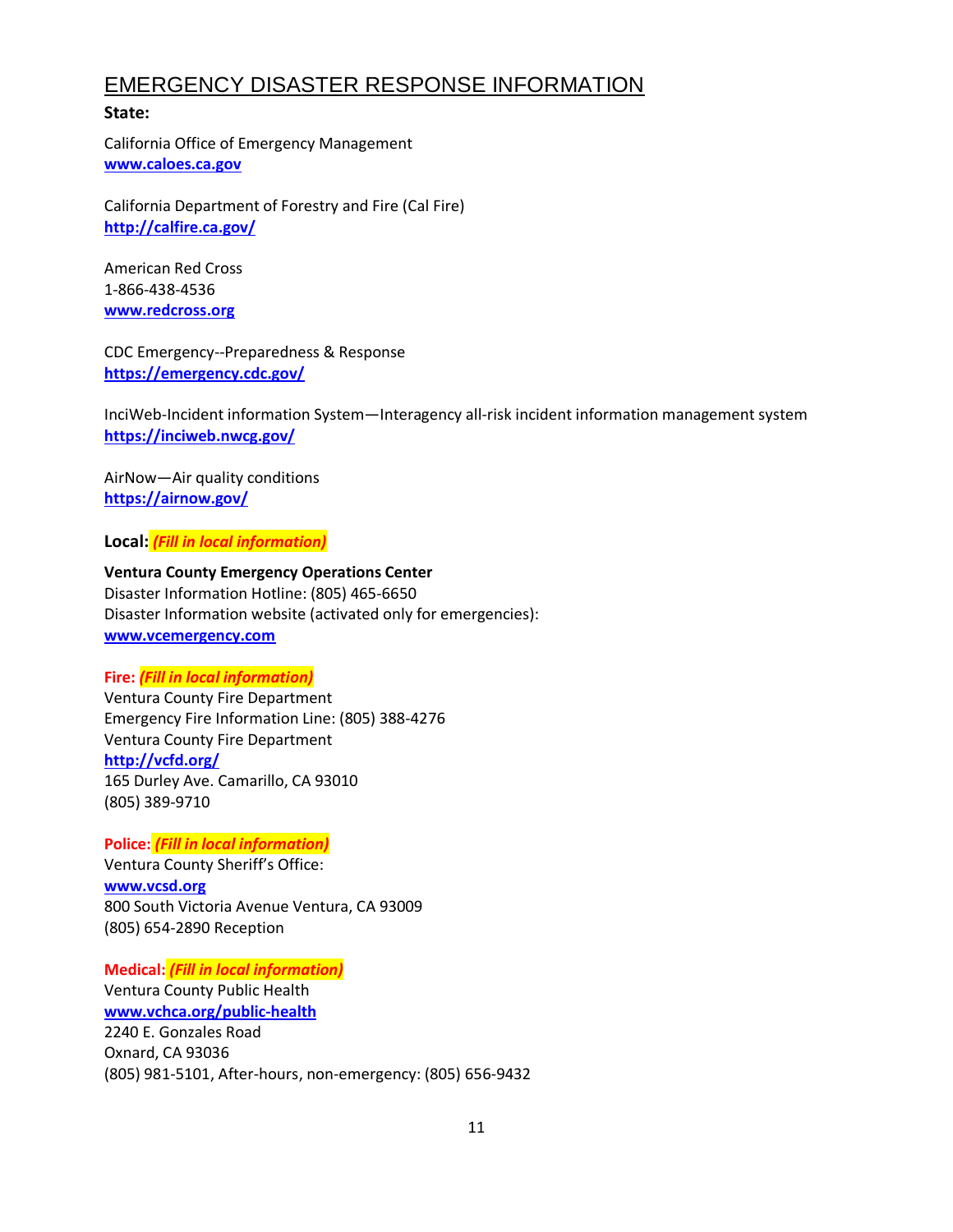## <span id="page-12-0"></span>EMERGENCY EVUACTION MAPS

*(INSERT FACILITY MAP HERE) (note location of exits, routes of egress, fire extinguishers, first aid kit(s)*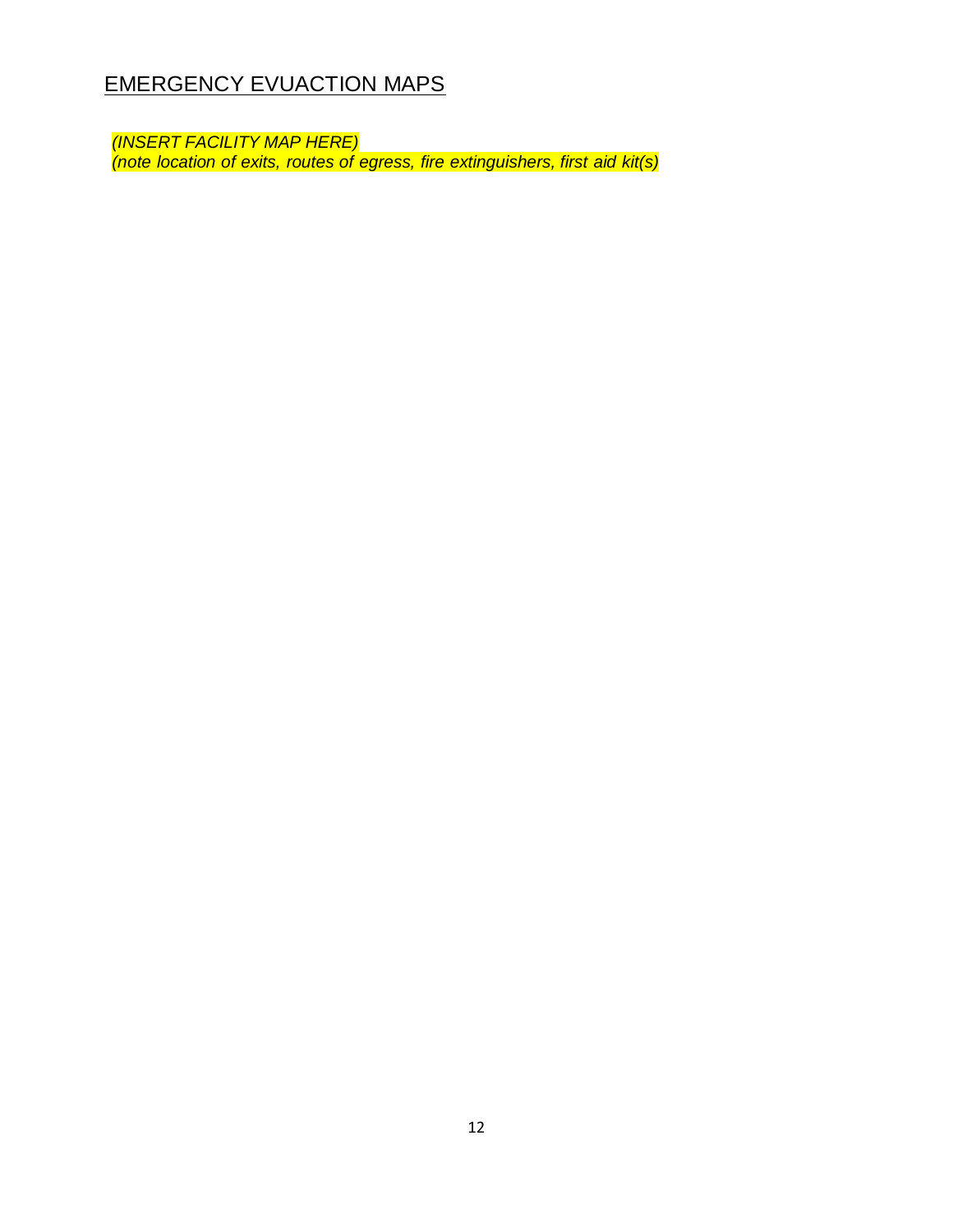## <span id="page-13-0"></span>RECEIPT OF EMERGENCY ACTION PLAN

By now, you should have received training on this program. Please read this plan, and ask questions if there is something unclear to you.

If you have ideas to improve this plan, share them with your Emergency Evacuation Team Leader, the Emergency Situation Coordinator or your supervisor.

To ensure that everyone has received their copy of the *XYZ Company's* Emergency Action Plan;

- 1) Detach this page from the plan,
- 2) Sign and date, and
- 3) Return it to **???????????** in the HR Department.

I, 1. have received a copy of, read, and understand the (PRINT NAME)

*XYZ Company* Emergency Action Plan.

(SIGNATURE) (DATE)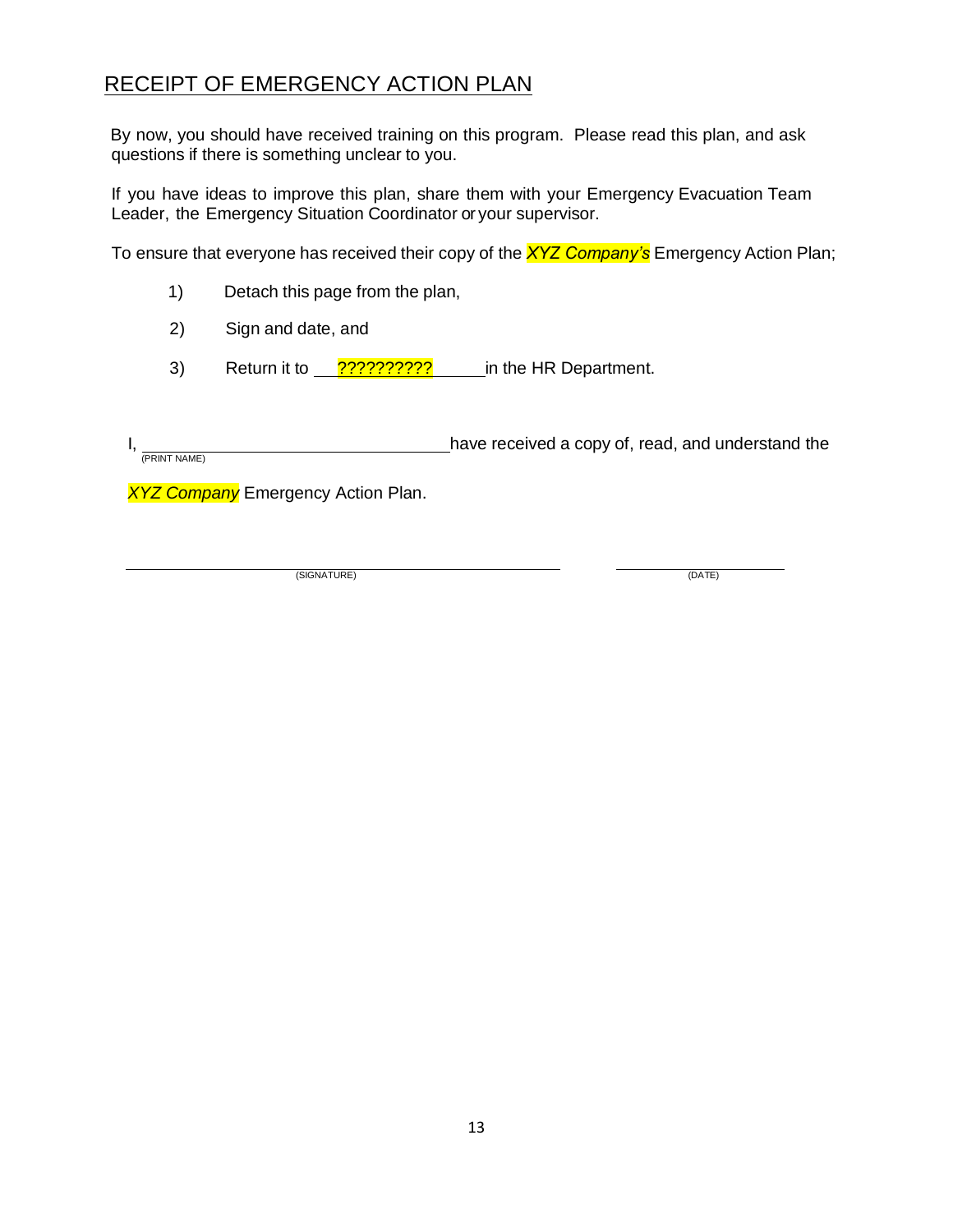*(Note that the last 2 pages are to be kept with the master copy of the document and should not be distributed. This document should be reviewed not less than annually. Review dates should be noted on the next page.)*

*EMERGENCY ACTION TEAM REVIEW*

**The following is to be reviewed by the Emergency Evacuation Team after each emergency. The intent is to review the efficiency of the Emergency Action Plan, and recommend improvements, where needed, to management.**

**Part 1:**

Were Qualified Emergency Personnel Properly Notified? If 'No', why not?

Did they respond in a timely manner?

Did alarms sound as needed? If 'No', why not?

*(For Evacuations)*

Were Emergency Evacuation Team Leaders notified promptly?

Was the evacuation orderly? If 'No', why not?

Were all team members accounted for by the Emergency Evacuation Team Leaders? If 'No', why not?

What was the response time for evacuation?

Did everyone go where they were supposed to?

#### **Part 2:**

Were Emergency Action Procedures followed?

Were there any injuries? If 'Yes', explain:

What needs to be changed to improve the system?

#### **Part 3:**

Was business interrupted? If 'Yes', how?

What was done to restart the business? How long did it take?